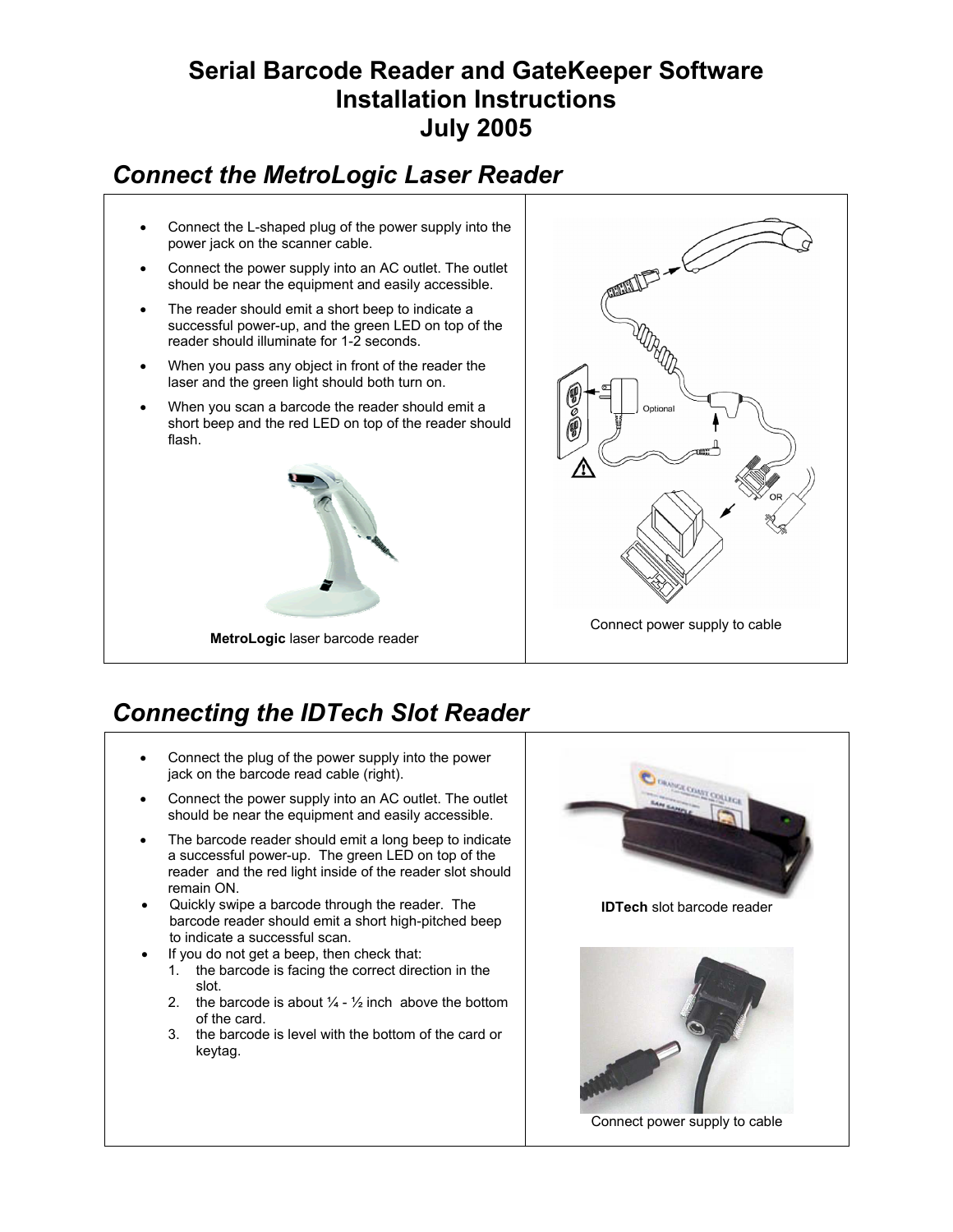## *Plug the Barcode Reader into your computer*

- Connect the reader cable to the proper port on the computer.
- If your computer does not have an available serial port, then you can easily add another port with a **USB-Serial Adapter**.
	- You can purchase a USB-Serial Adapter at most computer stores.
	- The adapter plugs into a USB port on your computer, and then the barcode reader plugs into the adapter.
	- You must install the drivers that come with the USB-Serial Adapter before using the adapter.

# *Check GateKeeper Settings*

Select **Ports** from the **Settings** menu.

| <b>Port Settings</b>                                             | $\vert x \vert$ |
|------------------------------------------------------------------|-----------------|
| <b>Barcode Reader</b>                                            |                 |
| $\nabla$ Barcode Reader Enabled                                  |                 |
| Serial Port: COM1:                                               |                 |
| Baud Rate: 9600                                                  |                 |
| Door/Turnstile Controller<br>□ Door/Turnstile Controller Enabled |                 |
| Serial Port: COM1:<br>Baud Rate: 9600                            |                 |
| Cancel<br>OΚ                                                     |                 |
| GateKeeper Port Settings                                         |                 |

- Check the **Barcode Reader Enabled** item.
- Set **Serial Port** to the correct port, which is usually COM1.
- Set the **Baud Rate** to 9600.
- If you are controlling a Door Controller or Turnstile, then:
	- check the **Door/Turnstile Controller Enabled** item
	- Set **Serial Port** to the correct port, which must different for the Barcode Reader port.
	- Set the **Baud Rate** to 9600.
- Click the OK button.

Select **Preferences** from the **Settings** menu.

| <b>GateKeeper Preferences</b><br>$\vert x \vert$                 |
|------------------------------------------------------------------|
| $\nabla$ Check-In Sounds ON<br><b>Diagnostic Sounds ON</b><br>D. |
| Data Path:                                                       |
| <b>Set New Data Path</b>                                         |
| <b>Barcode Prefix:</b>                                           |
| <b>Barcode Number Offset:</b><br>lo                              |
| Door/Turnstile Open Command:                                     |
| minutes<br>Allow Re-Entry after<br>15                            |
| Scanner checks per second:<br>15                                 |
| Cancel<br>0K                                                     |

GateKeeper Preferences

• Check the Check-In Sounds ON item so that GateKeeper will emit the appropriate sound when a member swipes a card.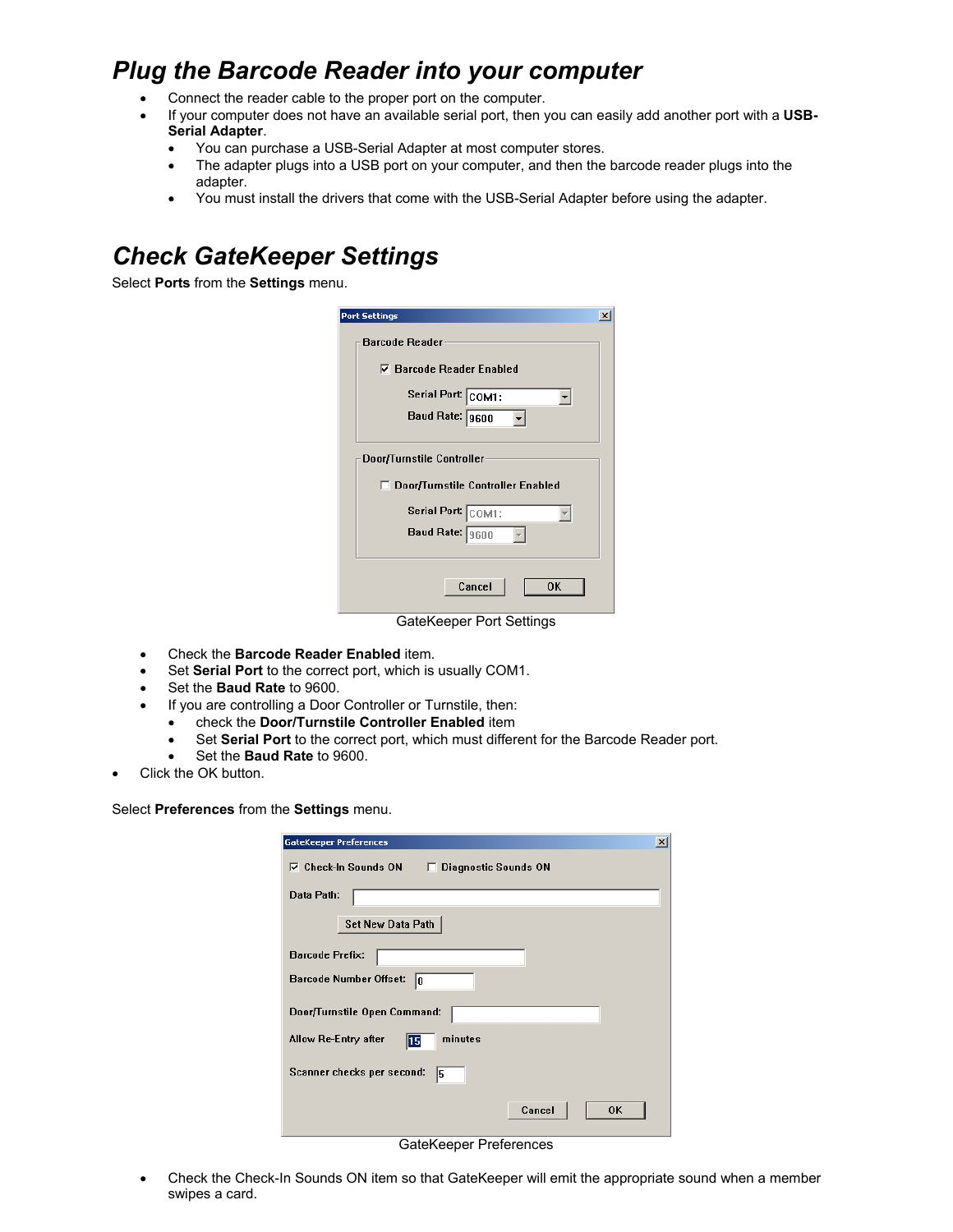- Leave the **Diagnostic Sounds ON** unchecked, unless instructed otherwise by Bio-Logic technical support.
- Leave **Data Path** empty, unless you have installed GateKeeper in a folder other than your local Gym Assistant folder.
- Leave **Barcode Prefix** empty, unless your barcodes contain some letters or other text before the actual barcode number. For example, if your barcodes contain the letter "S" before the barcode number, then enter S into the Barcode Prefix field.
- Leave **Barcode Number Offset** as zero, unless instructed otherwise by Bio-Logic technical support.
- Leave **Door/Turnstile Open Command** empty, unless instructed otherwise by Bio-Logic technical support.
- Set **Allow Re-Entry After XXX minutes** to the number of minutes during which not to allow a repeat card swipe to record a second member visit. If you want to prevent members from swiping their card multiple times (e.g. to let friends through a turnstile), then specify the number of minutes for which you want to deny re-entry. To always allow re-entry, set this value to zero.
- Leave **Scanner Checks Per Second** at the default of 5, unless instructed otherwise by Bio-Logic technical support.
- Click OK.

#### *Test GateKeeper*

• Swipe a barcode through the reader. GateKeeper should display the "Invalid Code" message below along with the number from the barcode. *This indicates that GateKeeper is reading the barcodes successfully!*  Don't worry about the Invalid Code message, because this just means that you have not yet attached the barcode to a member.



• If the Invalid Code display does not appear, then go back to Settings/Ports and select another serial port. (See **Troubleshooting**, below)

## *Check Gym Assistant Settings*

Select **Barcodes** from the **Settings** menu.

|                                             | $\nabla$ Enable Bar Code features |
|---------------------------------------------|-----------------------------------|
| Minimum Barcode #:                          |                                   |
| <b>Barcode Prefix:</b>                      |                                   |
| $\nabla$ Enable GateKeeper features         |                                   |
| <b>E. Enable Turnstile control features</b> |                                   |

- Check the **Enable Barcode Features** item.
- Leave **Minimum Barcode #** empty, unless instructed otherwise by Bio-Logic technical support.
- Leave **Barcode Prefix** empty, unless your barcodes contain some letters or other text before the actual barcode number. For example, if your barcodes contain the letter "S" before the barcode number, then enter S into the Barcode Prefix field. *(This should be the same as the setting in GateKeeper.)*
- Check the **Enable GateKeeper Features** item.
- If your computer is connected to a turnstile, then check the **Enable Turnstile control features** item.